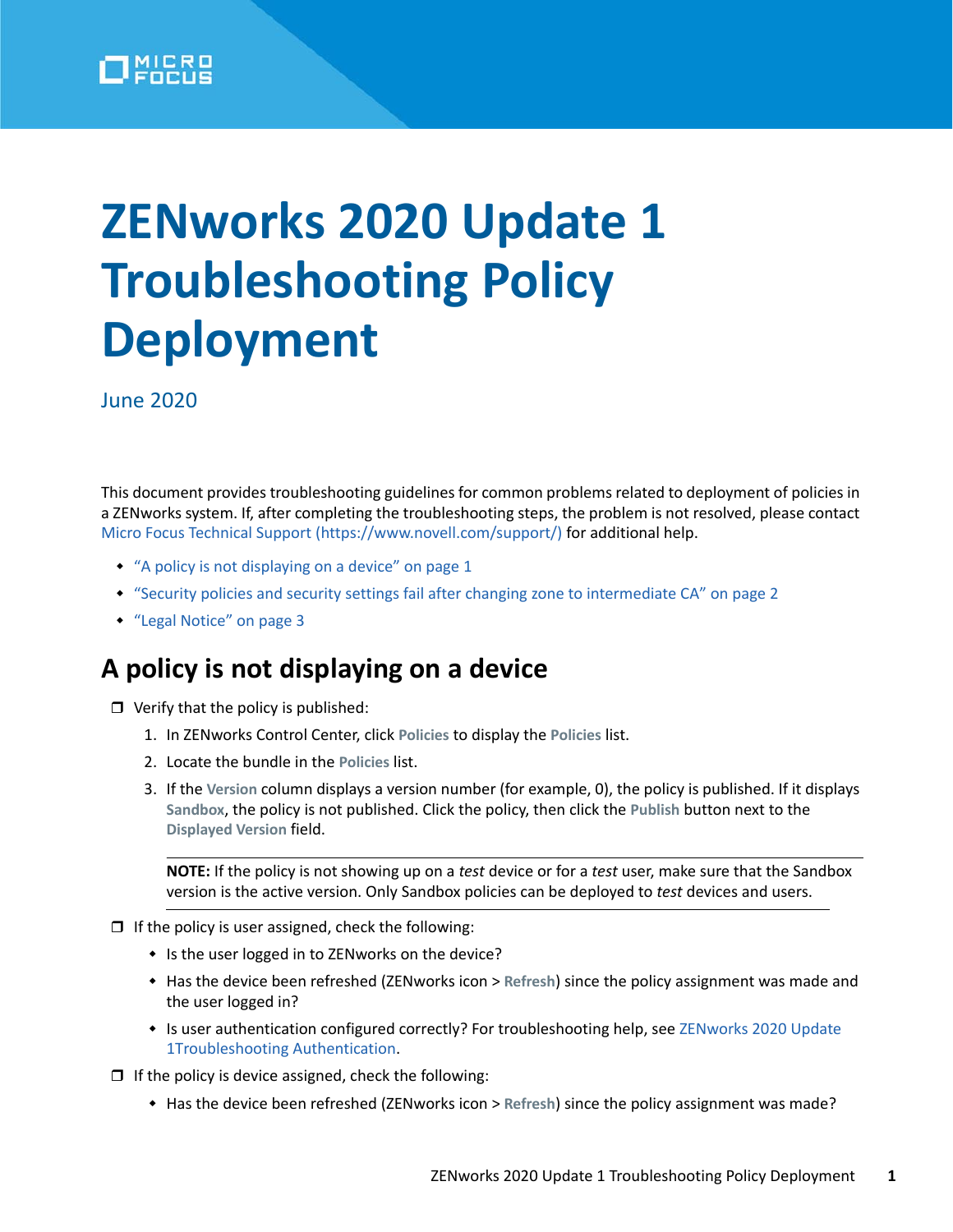- $\Box$  If the policy assignment is through a device group or folder, check the following:
	- $\bullet$  Is the device is a member of the group or folder?
	- If the policy assignment is to a dynamic group, has the group refreshed after the device was added to the group? To refresh a dynamic group, select the check box in front of the group in the **Devices** list, then click **Action** > **Update Group Membership**.
- $\Box$  If the policy assignment is through a user group or folder, make sure that the user is a member of the group or folder.
- $\Box$  Click the policy to display its properties, then check the following:
	- **System requirements:** Have system requirements been defined that cause the policy to not show up on the device. To check, click the **Requirements** tab and compare the defined system requirements against the device.
	- **Enabled:** Is the policy enabled? Disabled policies are not applied to devices. To check, click the **Summary** tab and verify that the **Enabled** setting is **Yes**.
- $\square$  Ensure that DNS is working correctly by performing an nslookup (on the device) of the IP address or DNS name of the Primary or Satellite Server from which the device receives its policy content. You can run zac zc -l on the device to see the IP addresses and DNS names of the content servers.
- $\Box$  On the device, run the following command at a console prompt to reestablish trust between the device and the ZENworks servers:

zac retr

## <span id="page-1-0"></span>**Security policies and security settings fail after changing zone to intermediate CA**

**Issue:** After changing a zone certificate authority to an intermediate CA, security policies or security settings fail, displaying the following message in the Event Viewer:

"ZESMPolicyHandler.ZESMSETTINGS\_DESERIALZATION\_FAILED: Unable to deserialize "Location" settings data. Please contact Technical Services."

**NOTE:** For other error messages related to this issue, reference TID 7017785 at [Knowledgebase](https://www.novell.com/support/kb/) (https:// www.novell.com/support/kb/).

This issue is resolved in security policies and security settings configured in devices with ZENworks 11 SP4 or later versions. However, for security policies and settings configured in devices with an earlier version than 11.4, the following applies:

 The zone CA is changed to an intermediate CA **after** the 11.3.x device is updated to an 11.4 or later ZENworks version.

*No action required.*

 The zone CA is changed to an intermediate CA **before** the 11.3.x device is updated to an 11.4 or later ZENworks version:

*Action:* Make a small change to the security policy or security settings in the updated device, as applicable, and save the changes. The changes can then be reverted.

 The zone CA is changed to an intermediate CA, but the 11.3.x device is not updated to an 11.4 or later ZENworks version.